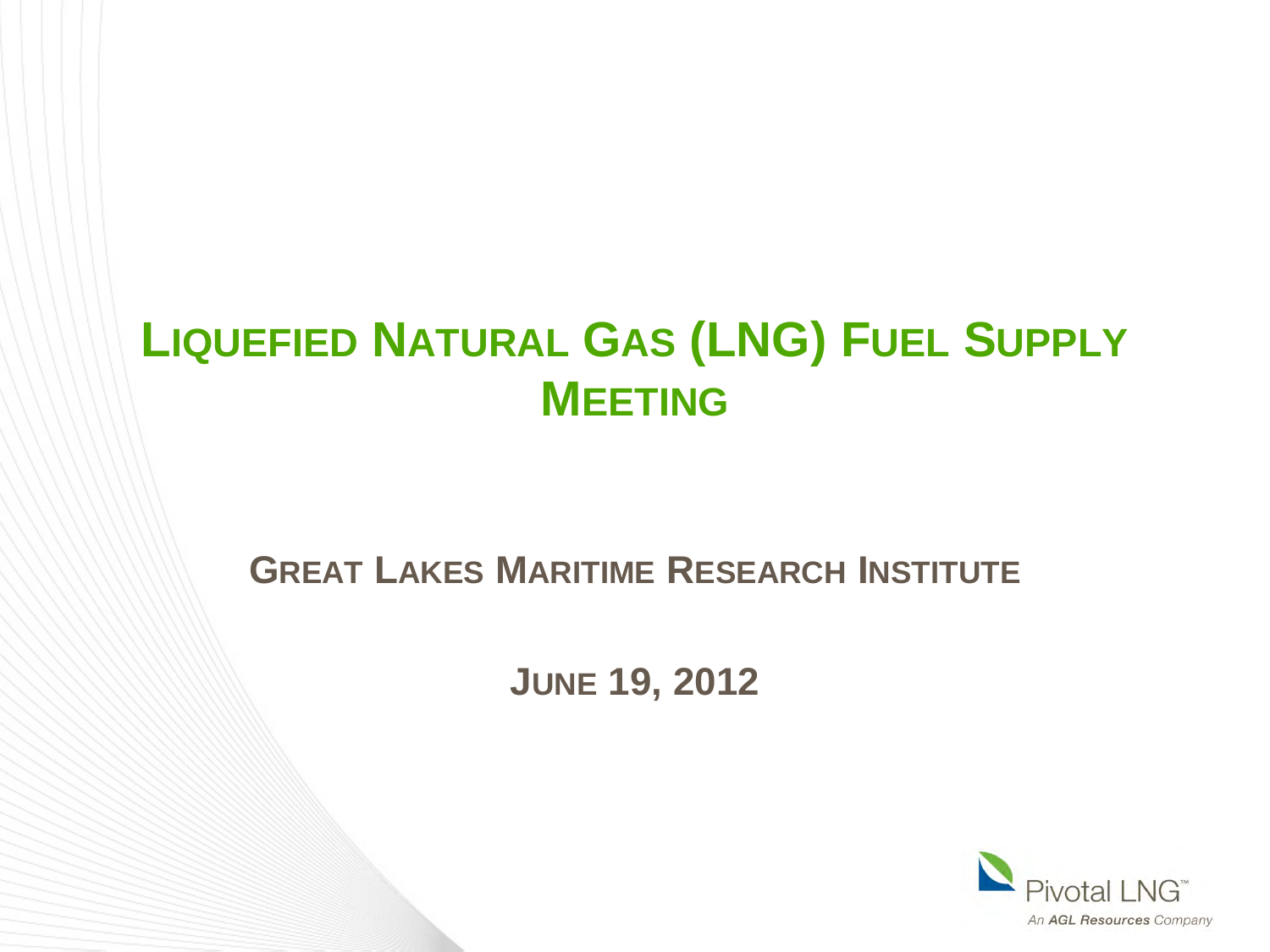### **WHO WE ARE - AGL RESOURCES' FOOTPRINT**



Pivotal II

An AGL Resources Company

#### *Plays to core AGL competencies:*

• 40 years of LNG production expertise •Largest Producer of LNG in North America 45,000 Mcf per Day of production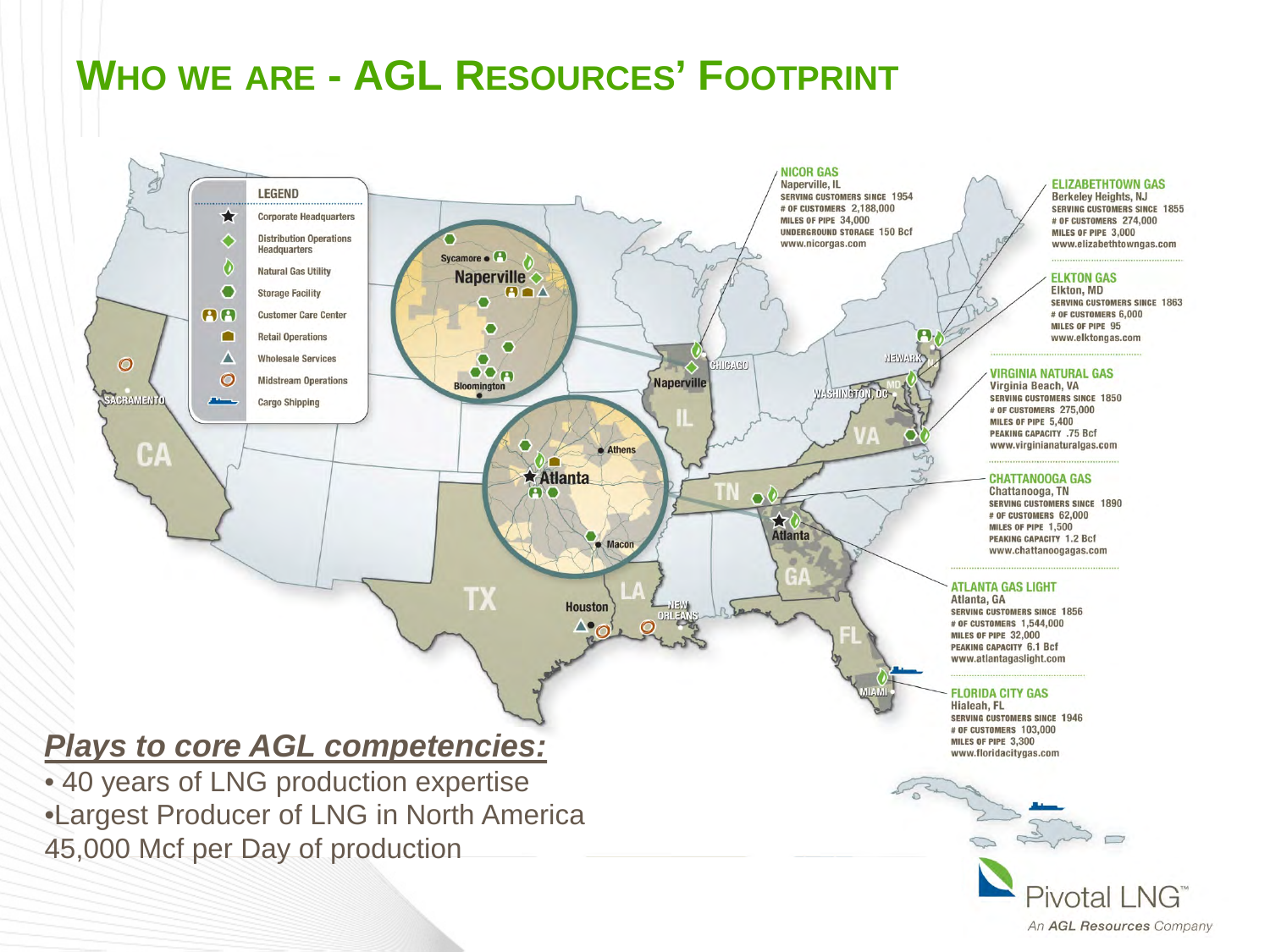### **ENERGY SUPPLY FOR FUTURE GENERATIONS**



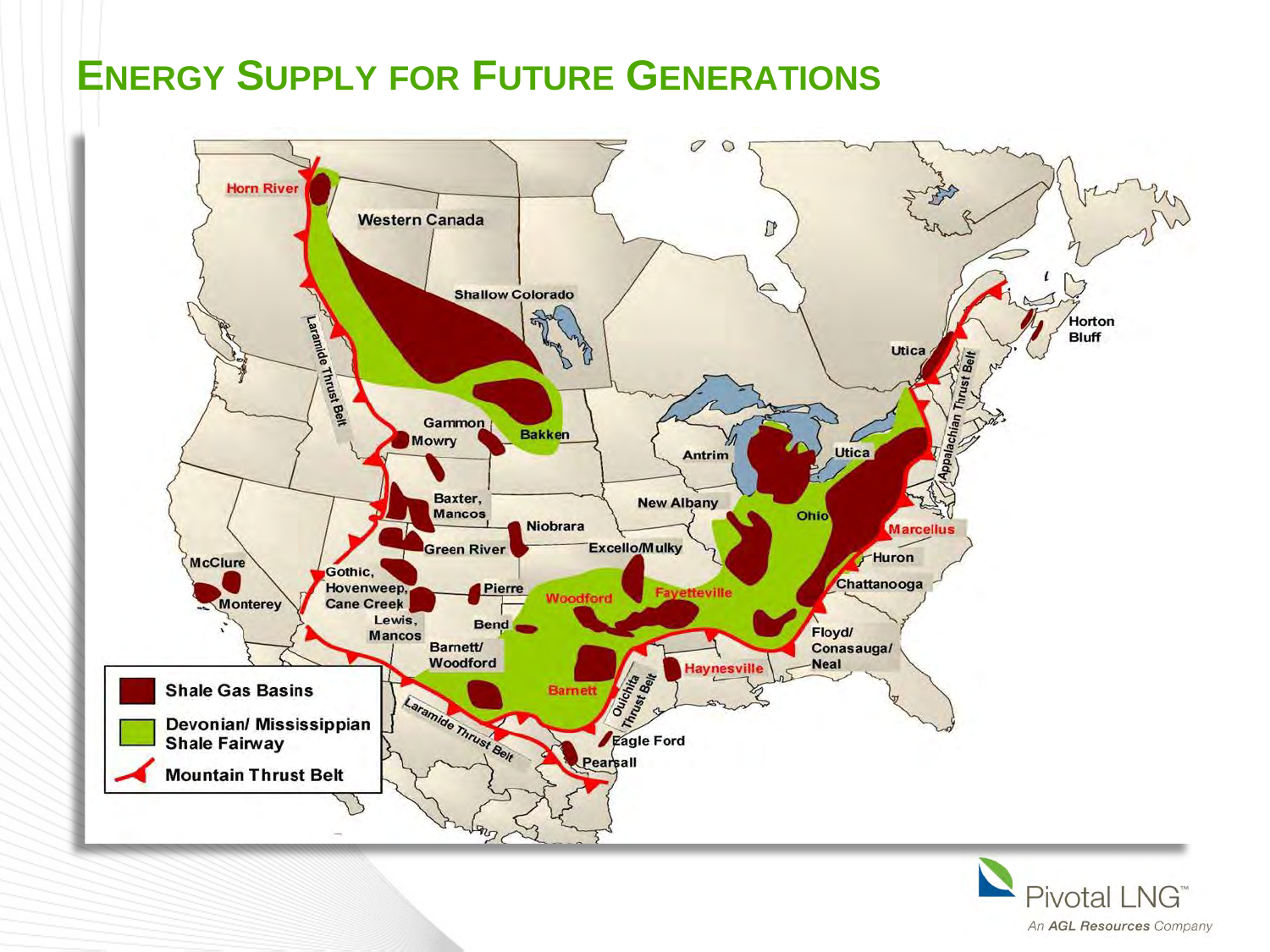## **US LNG AT A GLANCE**



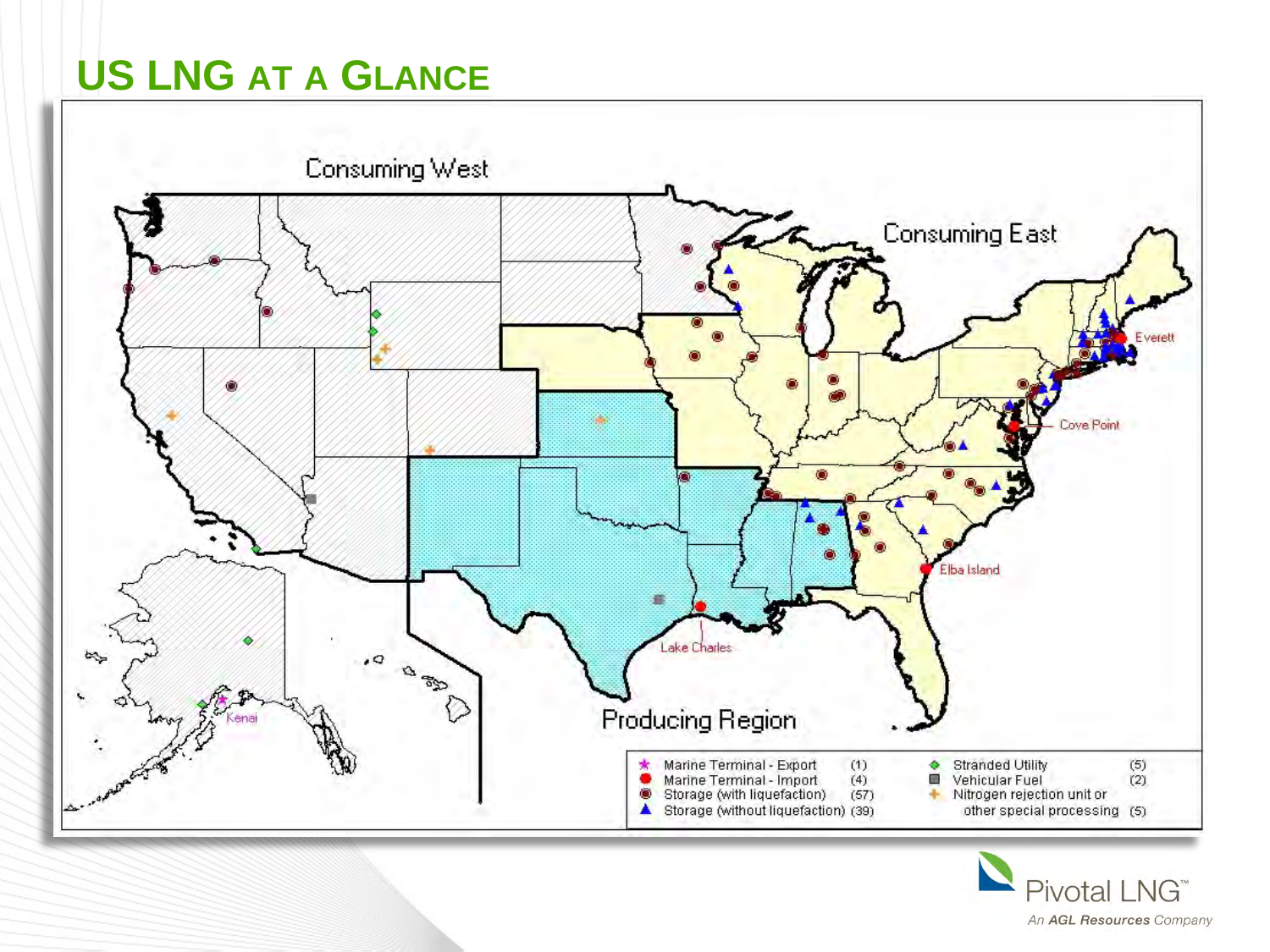# **GREAT LAKES - PEAKING LIQUEFACTION (ESTIMATED)**



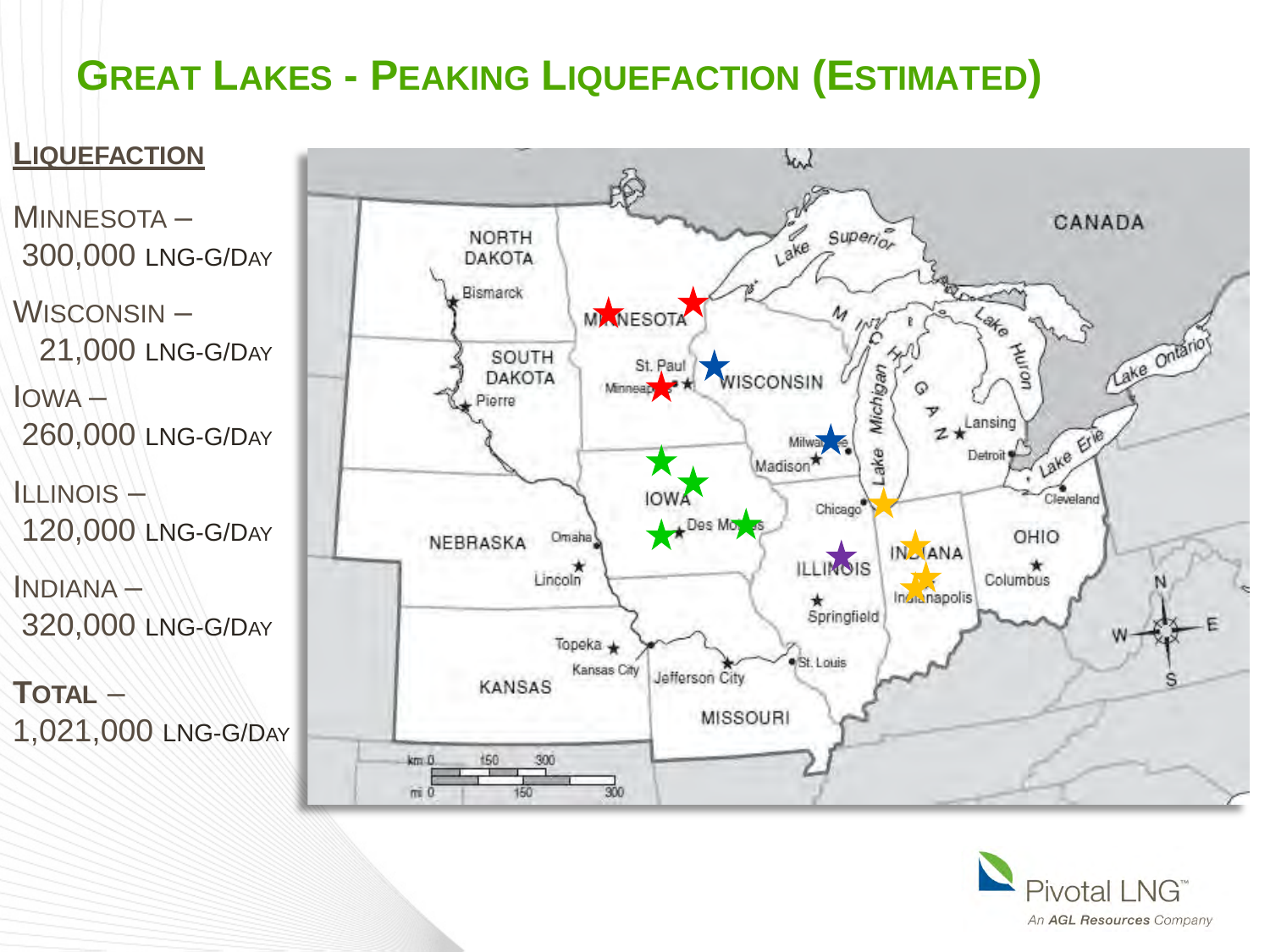### **ESTIMATED FUEL NEEDS**

EXAMPLE:

- NEW BOAT LNG FUELED (ONLY) WITH ESTIMATED ANNUAL FUEL VOLUME OF 40,000 TONNES
	- ~25,000,000 LNG-GALLONS PER YEAR
	- **~68,000 LNG-GALLONS PER DAY**
- ANNUAL POTENTIAL PEAKERS WITH A DAILY OUTPUT OF 1,000,000?
- REALITY IS ONLY A FRACTION OF THE ANNUAL OUTPUT WILL BE MADE AVAILABLE (MAYBE) INTO THE MARKET PLACE
- REGULATOR CONSTRAINS AND OUT OF THE ORDINARY NORMAL OPERATION HINDERING AVAILABILITY

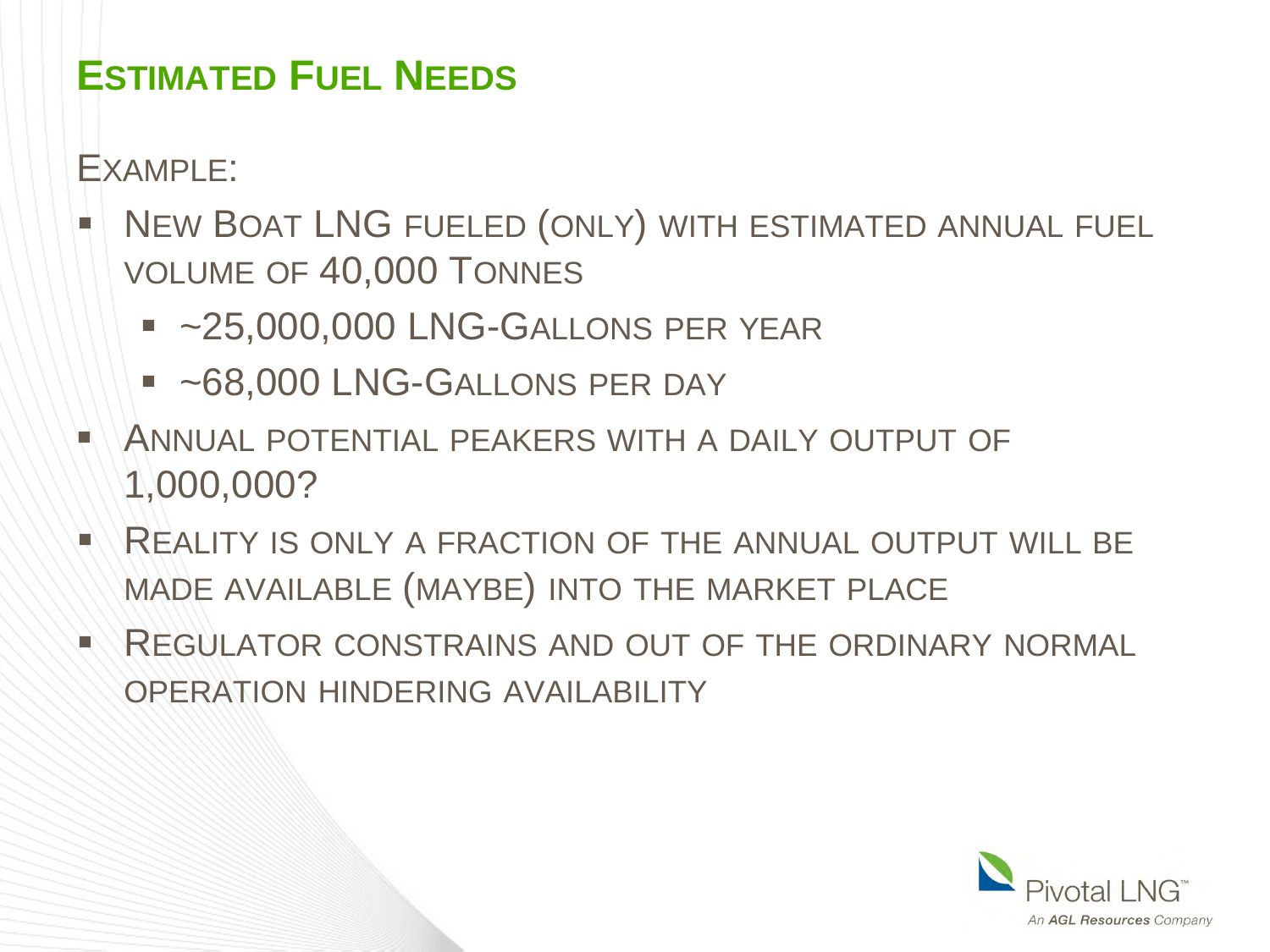### **ESTIMATED NEW INFRASTRUCTURE COST**

ASSUMPTION:

- 150,000 LNG-GALLON LIQUEFACTION
- LAND, UTILITIES, ETC
- BULK STORAGE LNG TANK
- FUELING SYSTEM DOCKSIDE, BARGE (NOT INCLUDED)
- ESTIMATED COST OF \$100,000,000?